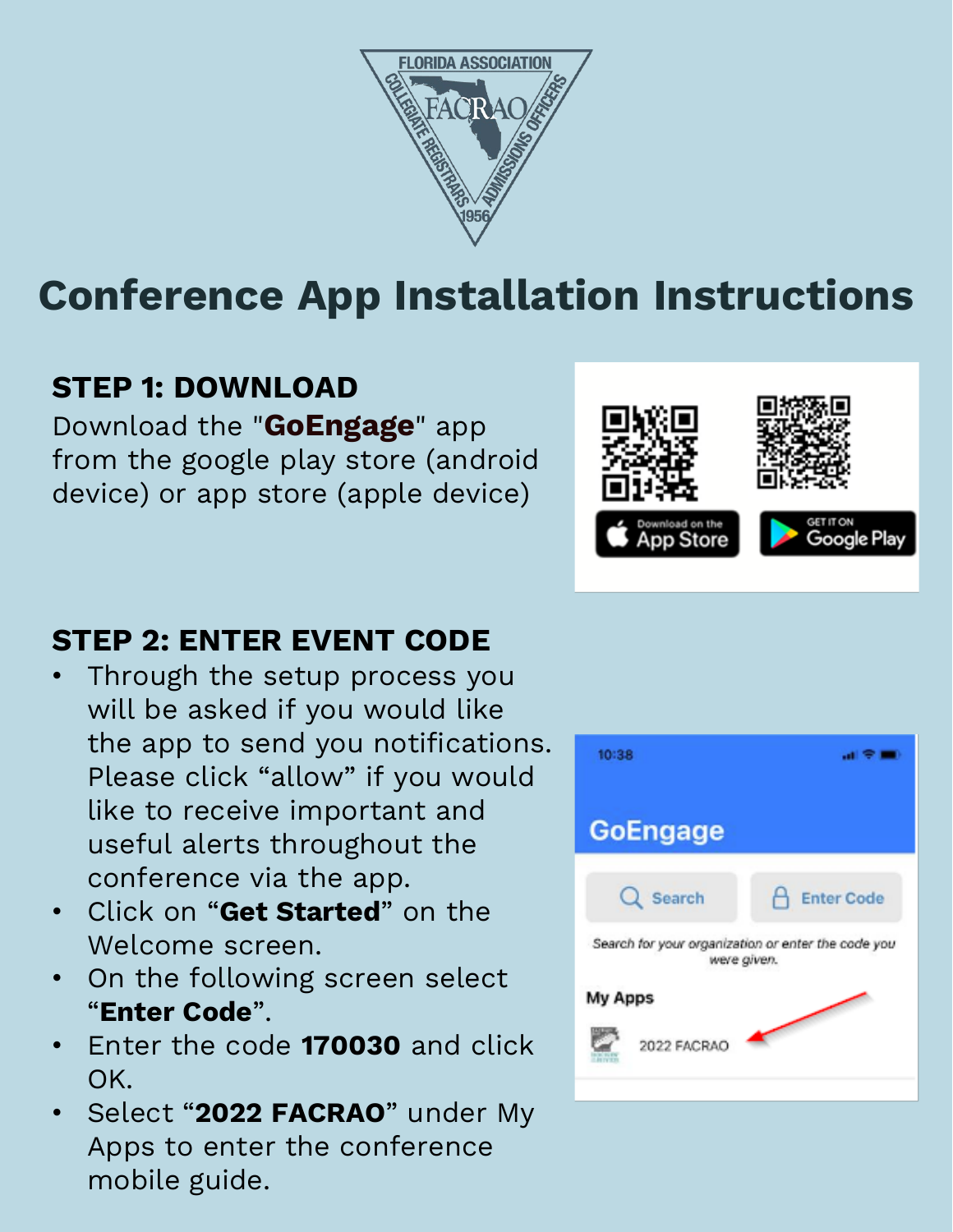# **STEP 3: LOG IN**

- Click on "**Log In**" to access the full guide.
- Be sure to log in with the email address you registered with.
- The mobile app will ask to confirm your email address by sending you a code to your email.
- You will receive an email from [welcome@mobileup.io](mailto:welcome@mobileup.io) with Subject: Southern Assoc of Collegiate Registrars & Admissions Officers Verification Code. We are partnering with our regional group, the Southern Association (SACRAO), on the mobile app, which is why they are noted in the subject line. Next step: Enter the 6 digit verification code in the app

## **STEP 4: PLAN**

Now that you have downloaded and logged into the mobile app, it is now time to review and plan your schedule.

- Click on the "Schedule" icon on the bottom of the app or the "Schedule" tile.
- Click on the star icon next to each event that you would like to add to your schedule.
- You will then be able to filter to view only your specific schedule by selecting the star icon on the top right.